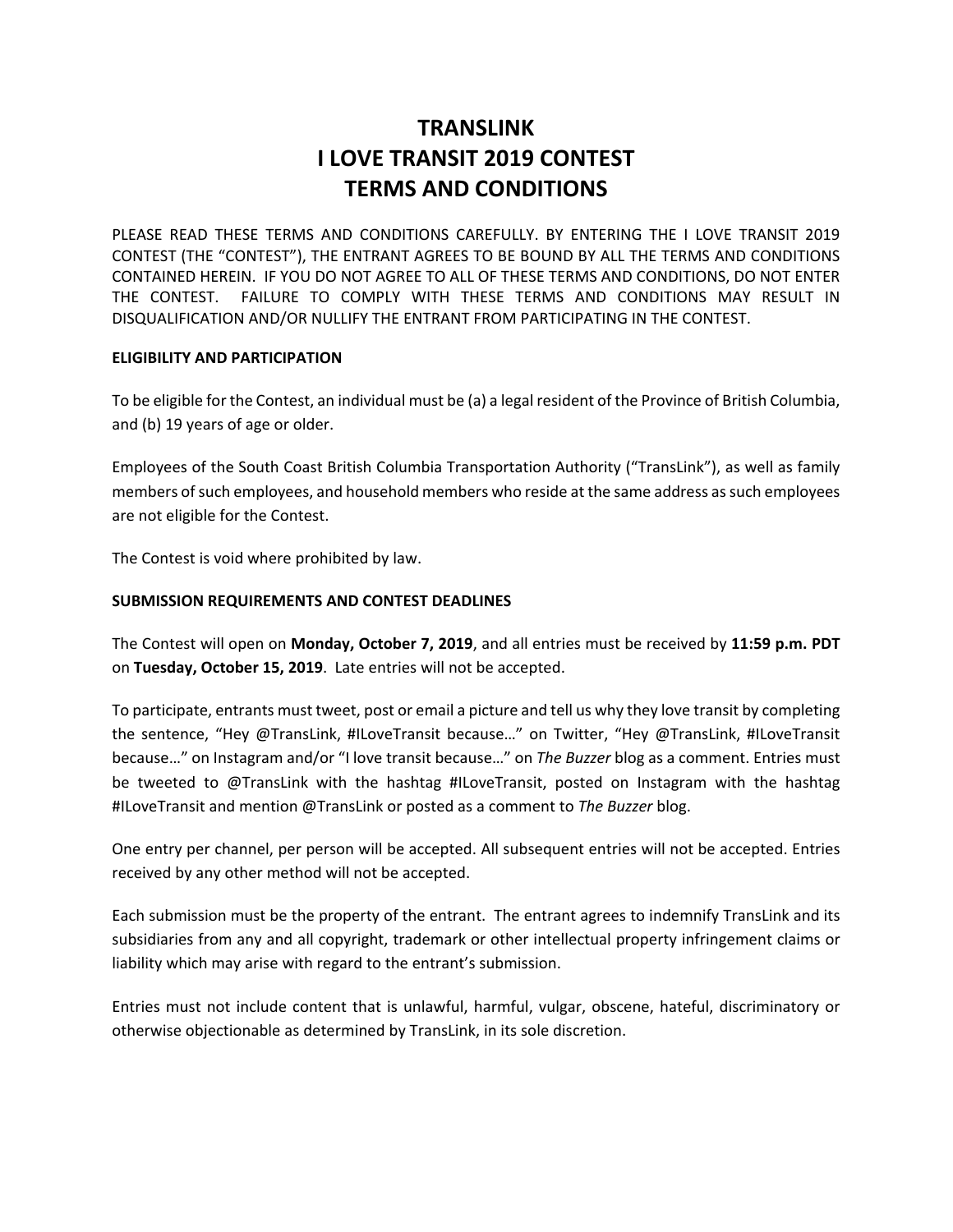Entries become the property of TransLink and will not be returned. By submitting an entry for the Contest, the entrant grants TransLink a non-exclusive, worldwide, royalty-free right in perpetuity to use and reproduce the entry in any manner without further permission or remuneration.

TransLink and its subsidiaries are not responsible or liable for any potential entrant's inability to access the submission process. TransLink and its subsidiaries are not responsible for lost, late, damaged, illegible, garbled, stolen, misdirected, misidentified, delayed, or incomplete entries, for any problems or technical or mechanical malfunction of the computer online systems, servers, access providers, computer equipment, software, failure of any entry to be received by TransLink on account of technical problems or traffic congestion on the internet or at any website, or inaccurate entry information, whether caused by equipment, programming used in this contest, human processing or otherwise or any combination thereof.

# **PRIZES**

Qualified entrants are eligible to win a Monthly Pass on their Compass Card for one, two or three zones (depending on where they travel).

# **SELECTION OF WINNING ENTRIES AND WINNER NOTIFICATION**

The winning entries will be chosen randomly from all qualified entries on **Wednesday, October 16, 2019**.

The selected winners will be notified by TransLink within 48 hours of the draw via the social media account used by the entrant at the time of entry.

The selected winner will be required to acknowledge via email their receipt of the notification of eligibility for the prize. If no response is received by TransLink within two business days of notification, the prize will be forfeited and an alternate winner from the remaining eligible entries will be selected. Up to two redraws will be made for each gift certificate prize.

To be declared a winner, the selected winner must first correctly answer, unaided, a time-limited, mathematical skill-testing question, and sign a release of liability and acknowledgment form, in a form acceptable to TransLink in its sole discretion, upon request.

### **GENERAL TERMS AND CONDITIONS**

The prize is non-transferable and non-assignable. The prize must be accepted as awarded and cannot be substituted or redeemed for cash. The odds of winning are dependent upon the number of eligible entries received.

The decision of TransLink is final on all matters of fact, interpretation, eligibility, procedure and fulfillment in all matters related to this Contest and without appeal.